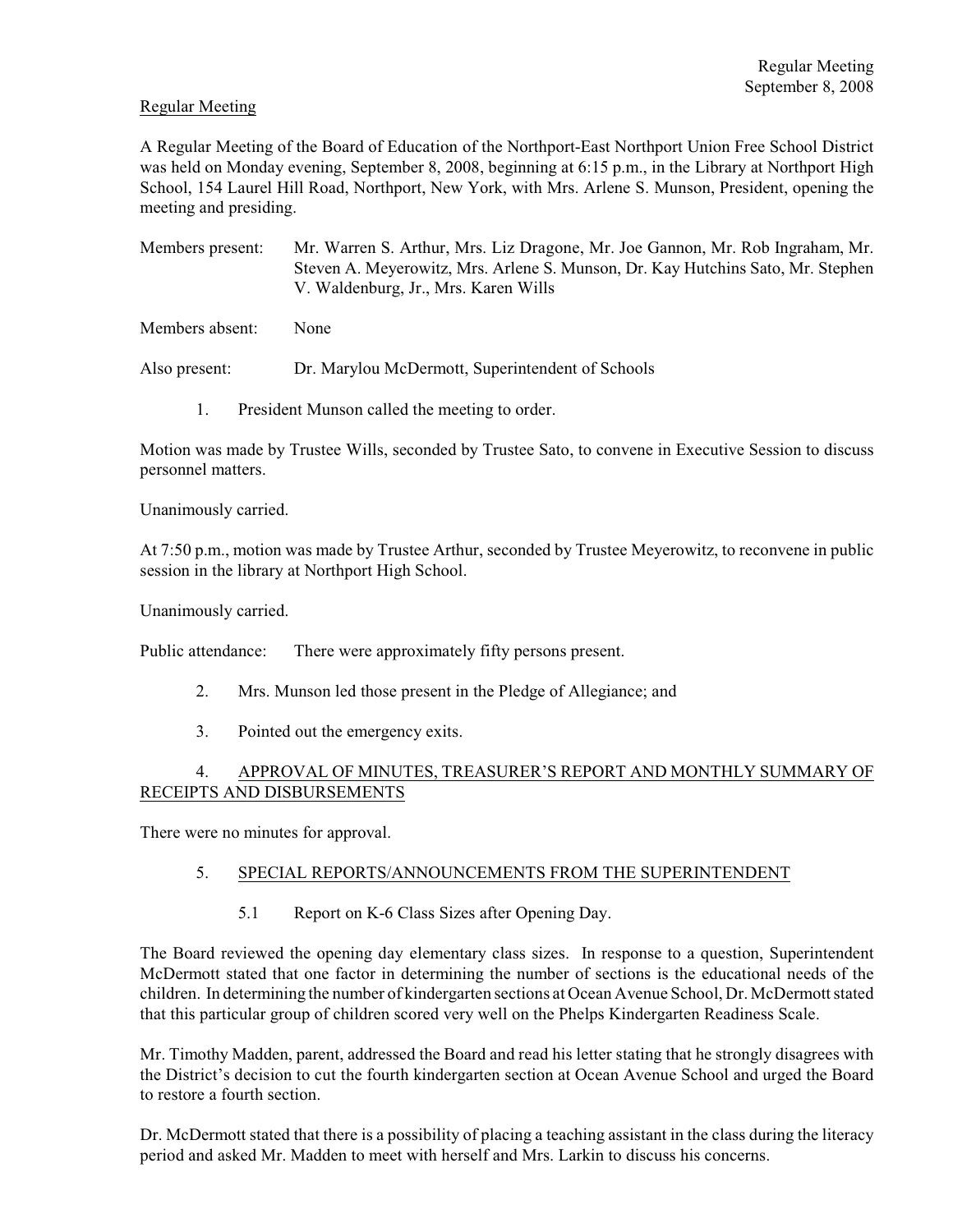## 5.2 Report on Districtwide Instructional Initiatives for the 2008-2009 school year.

Superintendent McDermott introduced Ms. Carol Anderson-Hoffmann, Assistant Superintendent for Instruction. Ms. Anderson-Hoffman reviewed the 2008-2009 district initiatives stating that this year the District will continue to use the detailed, data-drive analysis of the major standardized assessments for targeted and differentiated instruction, but will also include analyses of the same grade to itself, entire programs and grade levels, and individual students. The District will continue to concentrate on literacy but will increase attention to science, social studies and math with numeracy as a particular focal point. The infusion of technology into everyday curriculum will be expanded with the use of the new SmartBoards. Ms. Anderson-Hoffmann also stated that as an extension of the Superintendent's Conference Day keynote address, the District will incorporate the tenets of "Rachel's Challenge" in grades K-12 through the charactereducation program, and on the secondary level, with many programs such as STARS, LEAD, SHARE, etc. The departmental/program initiatives will be presented by each director, chairperson or program facilitator providing accurate and up-to-date data in regard to student achievement. This year the presenters will also include a report on ongoing practices and programs which require constant monitoring, a summary of the District's many successful innovations and implementations achieved in the 2007-2008 school year, and a status of the current initiatives for the 2008-2009 school year.

There was a brief discussion by the Board regarding the District's use of the SmartBoards. Dr. McDermott thanked Ms. Anderson-Hoffmann for her informative report.

5.3 The President of the Board announced the upcoming Board of Education meetings: September 22, October 5, October 20, November 3, November 17

6. COMMUNICATIONS

6.1 Email from Mr. Armand D'Accordo, received August 13, 2008, re: Priorities of the Board.

Mr. D'Accordo addressed the Board emphasizing that he would like to see a published list of the Board's priorities and goals in order to provide more oversight to the community and for the Board to establish committees to enhance public participation. Mr. D'Accordo also stated that he would like to see a five year strategic plan.

Trustee Dragone stated that the District does set up committees as they are needed and that every agenda speaks to the goals of the Board.

Dr. McDermott stated that the first priority of the District is to maximize the learning of every child through instruction targeting the needs of the individual student. Dr. McDermott stated that this is an ongoing process using data to look at the strengths of the grade and the strengths of the programs. In regards to facilities planning, Dr. McDermott stated that the District does have a capital improvements plan and many past projects and future projects have been implemented using this plan in the most fiscally responsible way.

Trustee Ingraham stated that the Board has a very lengthy and open budget process starting in October and welcomed the public to ask questions.

6.2 Email from Mr. Timothy Madden, received September 2, 2008, re: Ocean Avenue Kindergarten class. Mr. Madden presented his letter during the report on K-6 class sizes after opening day.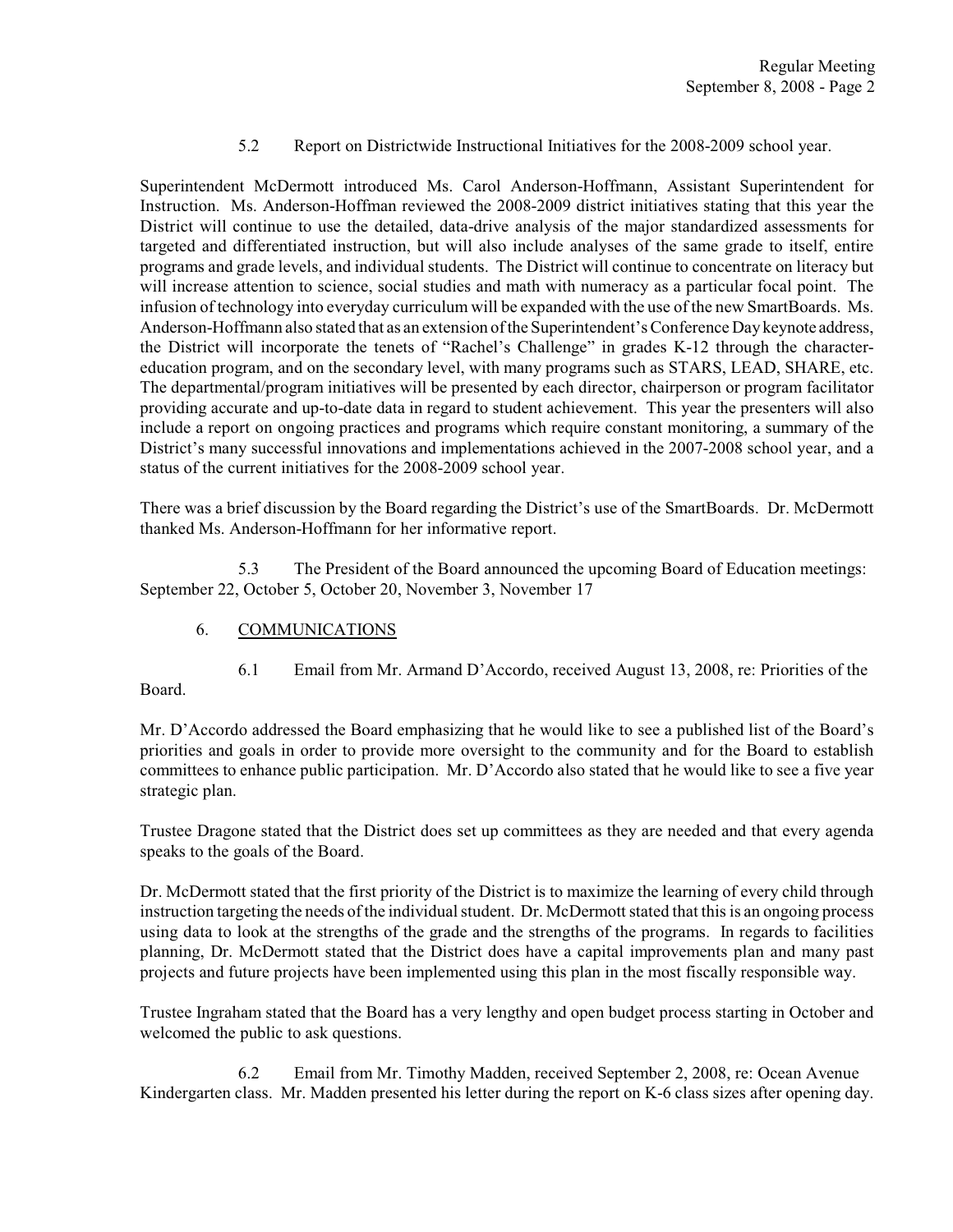# 7. PUBLIC PARTICIPATION

| Name                                | Comment                                                                                                                                                                                                                                                      |  |  |  |
|-------------------------------------|--------------------------------------------------------------------------------------------------------------------------------------------------------------------------------------------------------------------------------------------------------------|--|--|--|
| Rob Ingraham<br><b>Board Member</b> | Requested that parents be provided with a comprehensive listing of all extracurricular<br>activities available to students at the upcoming open house/back to school nights at the<br>middle schools and high school.                                        |  |  |  |
| Liz Dragone<br><b>Board Member</b>  | Requested the Board review the New York State School Boards Association proposed<br>ByLaw Amendments/Resolutions and Voting Delegate's Guide to discuss and take a<br>position on the different resolutions at the September 22 <sup>nd</sup> Board meeting. |  |  |  |
| Ellen Cangemi<br>Parent             | Inquired about the status of the purchase of portable PA systems for each building.                                                                                                                                                                          |  |  |  |

Ms. Carol Anderson-Hoffmann stated that the District was able to test out three different systems for 30 days and were not happy with the product. Ms. Anderson-Hoffmann stated they found a fourth company and have been testing their product for the past few days and will for another week. So far they have gotten very good reviews and if everyone agrees they will go ahead and purchase them.

Lisa Courter Asked why some elementary schools have a weighted and unweighted number for the Parent kindergarten class and others don't. In particular, since Ocean Avenue does not, does that mean the class does not contain any inclusion students.

Mr. John Lynch, Assistant Superintendent for Pupil Services, stated that there are various models at the kindergarten level with respect to weighting students. In the inclusion setting the children are accompanied by a classroom teacher, a certified special education teacher, as well as a teaching assistant. Mr. Lynch stated that the inclusion model is not weighted, while models of self-contained with some main streamactivities are weighted.

| Andrew Cowie                                 | Requested that the Board put the issue of the turf fields back up for a re-vote. Mr.                                             |
|----------------------------------------------|----------------------------------------------------------------------------------------------------------------------------------|
| Marching Band                                | Cowie stated that the marching band contains $300+$ students and the practice field is                                           |
| President, Student                           | in such disrepair that it makes it very difficult for the band to perform.                                                       |
| Jim Weis<br>United Taxpayers<br>Of Northport | Asked when the actuals will be posted for the 2007-2008 school year and made<br>available on a line by line basis to the public. |

Mr. Lawrence Blake, Interim Assistant Superintendent for Business, stated that they are due at the State Education Department on October 15<sup>th</sup>. Mr. Blake stated the auditors are reviewing them right now.

The President of the Board stated that on October  $20<sup>th</sup>$  there will be a presentation of the annual report from the Board Auditors.

Andrew Rapeijko Thanked Dr. McDermott for meeting with him and his wife to discuss the asbestos Parent issue at the East Northport Middle School. Mr. Rapeijko asked the Board to put a policy in place so that no asbestos abatement projects will take place while children are occupying the building.

Dr. McDermott stated that the District complied with the interpretation of the commissioner's regulations. The abatement site was protected and sealed, and the air quality was monitored before, during and after the project and deemed to be safe at all times. Dr. McDermott also reiterated that she does not want these types of projects taking place while students are in the building.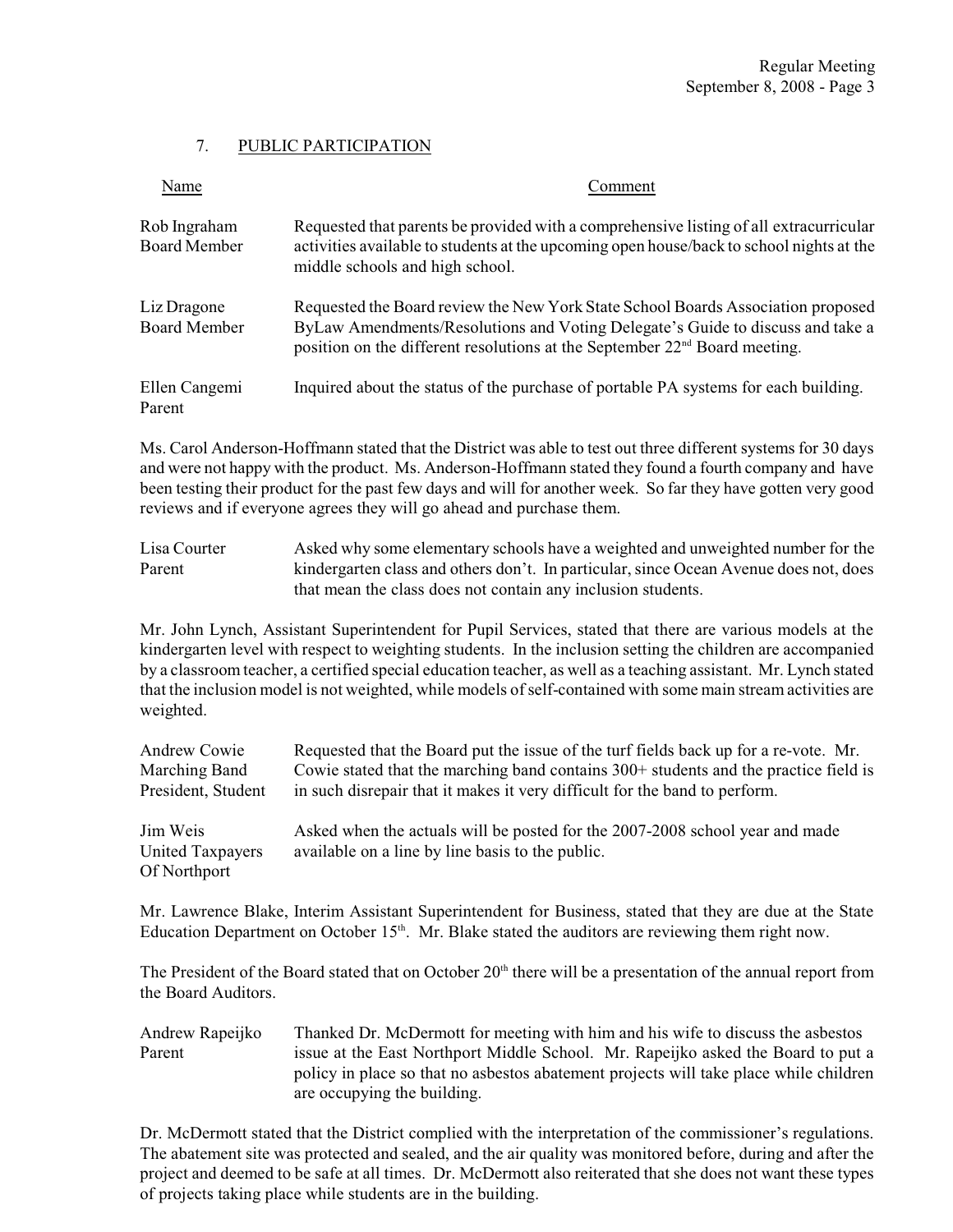There was a brief discussion by the Board with several members stating they would like to see a policy in place with regards to asbestos abatement and that a master schedule of these projects be posted to inform the public.

President Munson stated that the Board will temporarily come out of public session into new business.

Motion was made by Trustee Meyerowitz, seconded by Trustee Dragone, directing the Superintendent to consult with the District's attorneys to prepare a draft policy regarding asbestos abatement in the District's buildings reflecting that no such projects be undertaken during the presence of students or staff in any of the District's buildings, and that when a schedule of upcoming abatement work is available that it be posted on the District's website.

Vote on Trustee Meyerowitz's motion was unanimously carried.

Adam Donofrio Inquired about the procedures the District uses for purchasing items. Parent

Mr. Blake, responded that the purchasing policy is implemented by the purchasing agent who checks the prices of either state, county or BOCES contracts, or whether it is prudent to go out to bid.

## 8. SUPERINTENDENT'S REPORT, GENERAL - FOR BOARD ACTION

Motion was made by Trustee Meyerowitz, seconded by Trustee Sato, to approve all items under 8. and 9., including Supplemental A (#23-26) and Supplemental B (#16-20) :

8.1 Personnel Schedules, each dated September 8, 2008, and each attached and made part of the official minutes:

| 8.1.1 | Schedule A             | - Certified Staff (including Supplemental A)         |
|-------|------------------------|------------------------------------------------------|
| 8.1.2 | Schedule B             | - Non-Instructional Staff (including Supplemental B) |
| 8.1.3 | Schedule C             | - Salary Transfers                                   |
| 8.1.4 | Schedule D - Extra Pay |                                                      |

- 8.2 Receiving for a second reading and adopting revisions to the following policy:
	- 8.2.1 Policy #9511, *"Continuing Education and Recreation Teachers and Temporary, Substitute and Student Non-Instructional Employees"*
- 8.3 Approving the following resolution:

"BE IT RESOLVED, that the Board of Education authorizes the appointment of Charles G. Bellino as Teacher of Technology Education for the period of September 1, 2008 through June 30, 2009, pursuant to Section 211 of the Retirement and Social Security Law and subject to the approval of the Commissioner of Education."

## 9. SUPERINTENDENT'S REPORT, FINANCIAL - FOR BOARD ACTION

9.1 Taking specified action on the following BIDS:

CAPITAL PROJECTS - EXCEL \*9.1.1 Award - District Wide Security System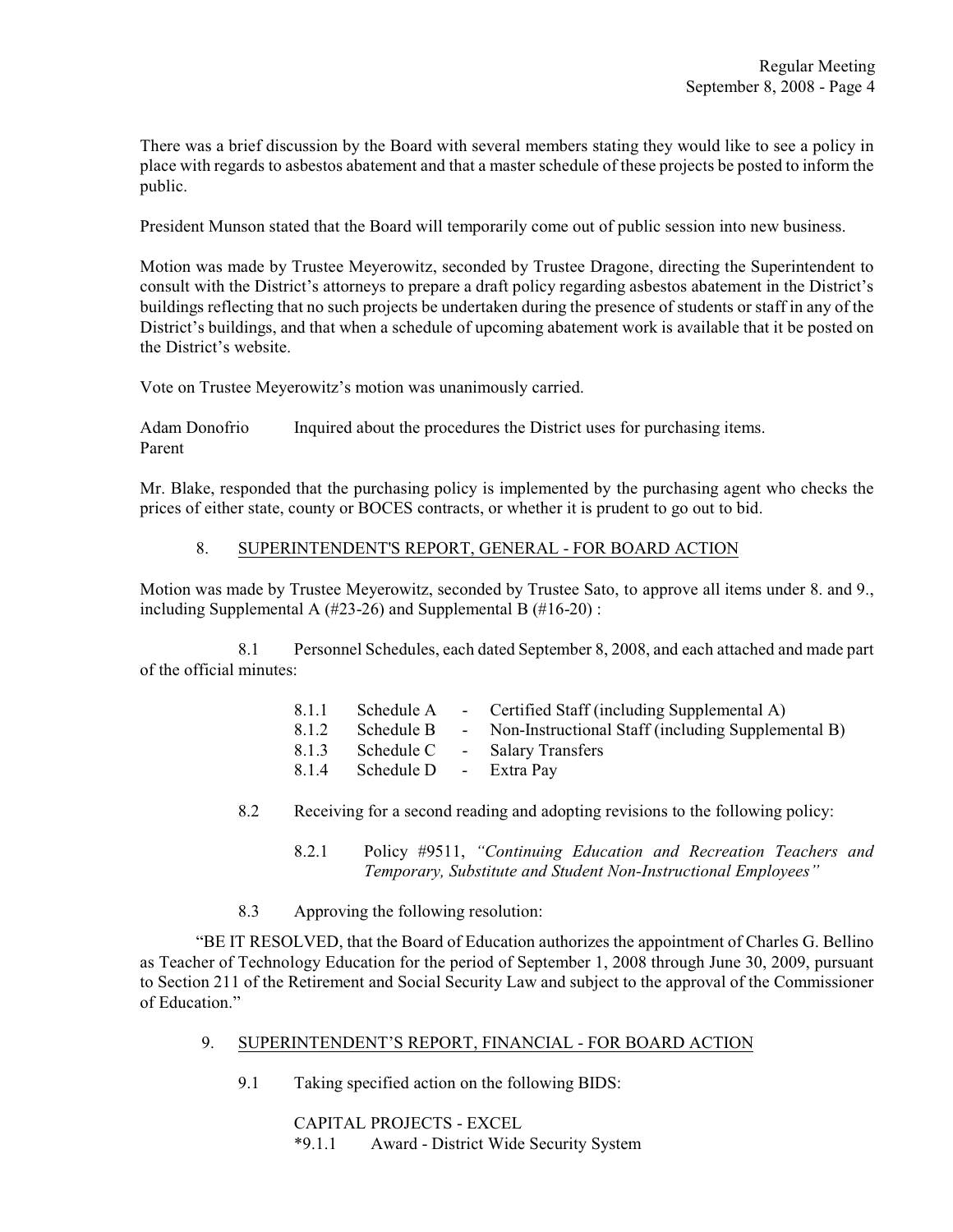9.2 Approving a transfer of general fund appropriations in the 2008-2009 budget.

Vote on Trustee Meyerowitz's motion to approval all items under 8. and 9., including all supplementals was unanimously carried.

#### 10. SUPERINTENDENT'S REPORT - FOR INFORMATION ONLY

- 10.1 Schedule I Home Instruction
- 10.2 Schedule H Use of Facilities

#### 11. UNFINISHED BUSINESS

11.1 Discussion of the athletic fields renovation bond.

The Superintendent introduced Mr. Drew Cronin, Director of Physical Education and Athletics, who presented three options to reduce the cost of the athletic field bond referendum. Option #1 removed all renovations to the Brosnan Building and the lights at the high school for a reduction of \$1,181,250 and a new cost of \$7,793,750. Option #2 included Option #1 plus removed the high school north practice field synthetic turf and changed to re-grade, re-sod and install irrigation system; remove the hockey field, baseball field and softball field at Northport Middle School; and remove the field hockey field, baseball field, soccer field and softball field at East Northport Middle School, for a reduction of \$2,813,750 and a new cost of \$6,161,250. Option #3 included both Option #1 and #2 plus the removal of the Sweeney Field Synthetic Turf and change to re-grade, re-sod and install irrigation, for a reduction of \$887,500 and a new cost of \$5,273,750.

There was a long discussion among the Board members and community members regarding the options to reduce the cost of the athletic field bond referendum. Several members of the District's coaching staff asked that as little as possible be removed from the original bond proposition. Many of the community members stated that there needs to be more information given to the public and that many of the residents were not informed regarding the first vote. President Munson asked for the sense of the Board on whether they would want to put the original bond referendum up for vote again and no Board members wanted to do that.

Discussion then turned to whether to put the proposition up with the budget vote in May or to have a separate bond referendum vote. Mr. Ingraham, Mrs. Dragone, Mr. Meyerowitz and Mrs. Wills felt it should be in with the budget vote in May when there is maximum voter turnout. Mr. Arthur, Mr. Gannon, Mrs. Munson, Dr. Sato and Mr. Waldenburg agreed that they would like to see the bond re-vote as soon as possible in the fall.

President Munson stated that the bond re-vote will be held in the fall, and the Board will convene into committee of the whole at the September  $22<sup>nd</sup>$  meeting to decide on the athletic field renovation bond that will be presented to the voters.

#### 12. NEW BUSINESS

Motion was made by Trustee Arthur, seconded by Trustee Waldenburg, to approve the following resolution:

"RESOLVED, that the appointment of the Superintendent of Schools is herewith extended by one (1) year to June 30, 2013, and

BE IT FURTHER RESOLVED, that the President of the Board of Education is herewith authorized to execute, on behalf of the Board of Education, a Second Amendment to the employment agreement between the Superintendent of Schools and the Northport-East Northport Union Free School District"